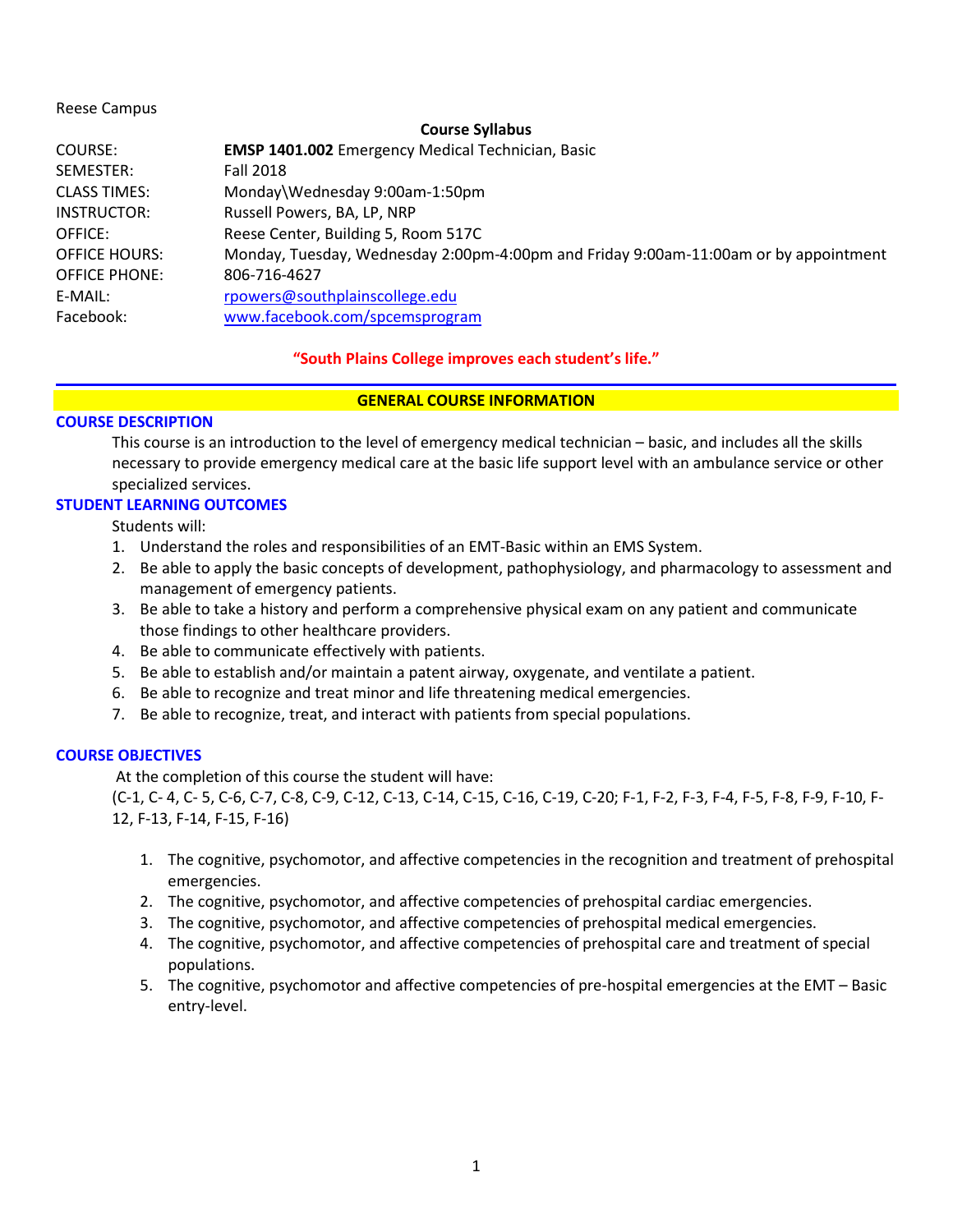#### **SPECIFIC COURSE INFORMATION**

#### **TEXT AND MATERIALS ISBN-13: 9780134704456**



# **Prehospital Emergency Care, 11th Edition Fublisher: Pearson**

## **EVALUATION METHODS**

Computer-based exams, written homework assignments, quizzes, class attendance, and other projects as assigned.

# **ACADEMIC INTEGRITY**

It is the aim of the faculty of South Plains College to foster a spirit of complete honesty and a high standard of integrity. The attempt of any student to present as his or her own any work which he or she has not honestly performed is regarded by the faculty and administration as a most serious offense and renders the offender liable to serious consequences, possibly suspension.

#### **Cheating**

Dishonesty of any kind on examinations or on written assignments, illegal possession of examinations, the use of unauthorized notes during an examination, obtaining information during an examination from the textbook or from the examination paper of another student, assisting others to cheat, alteration of grade records, illegal entry or unauthorized presence in the office are examples of cheating. Complete honesty is required of the student in the presentation of any and all phases of coursework. This applies to quizzes of whatever length, as well as final examinations, to daily reports and to term papers.

#### **Plagiarism**

Offering the work of another as one's own, without proper acknowledgment, is plagiarism; therefore, any student who fails to give credit for quotations or essentially identical expression of material taken from books, encyclopedias, magazines and other reference works, or from themes, reports or other writings of a fellow student, is guilty of plagiarism.

#### **SCANS and FOUNDATION SKILLS**

Refer also to Course Objectives. SCANS and Foundation Skills attached.

#### **VERIFICATION OF WORKPLACE COMPETENCIES** –

Upon successful completion of this course, the student will receive a Certificate of Completion required for application to take the national certification exam. Students must successfully complete this course and obtain their NREMT-Basic certification in order to enroll in EMSP 1338, 1355, 1356, 2248 and 1161. Please refer to the SPC EMS Handbook.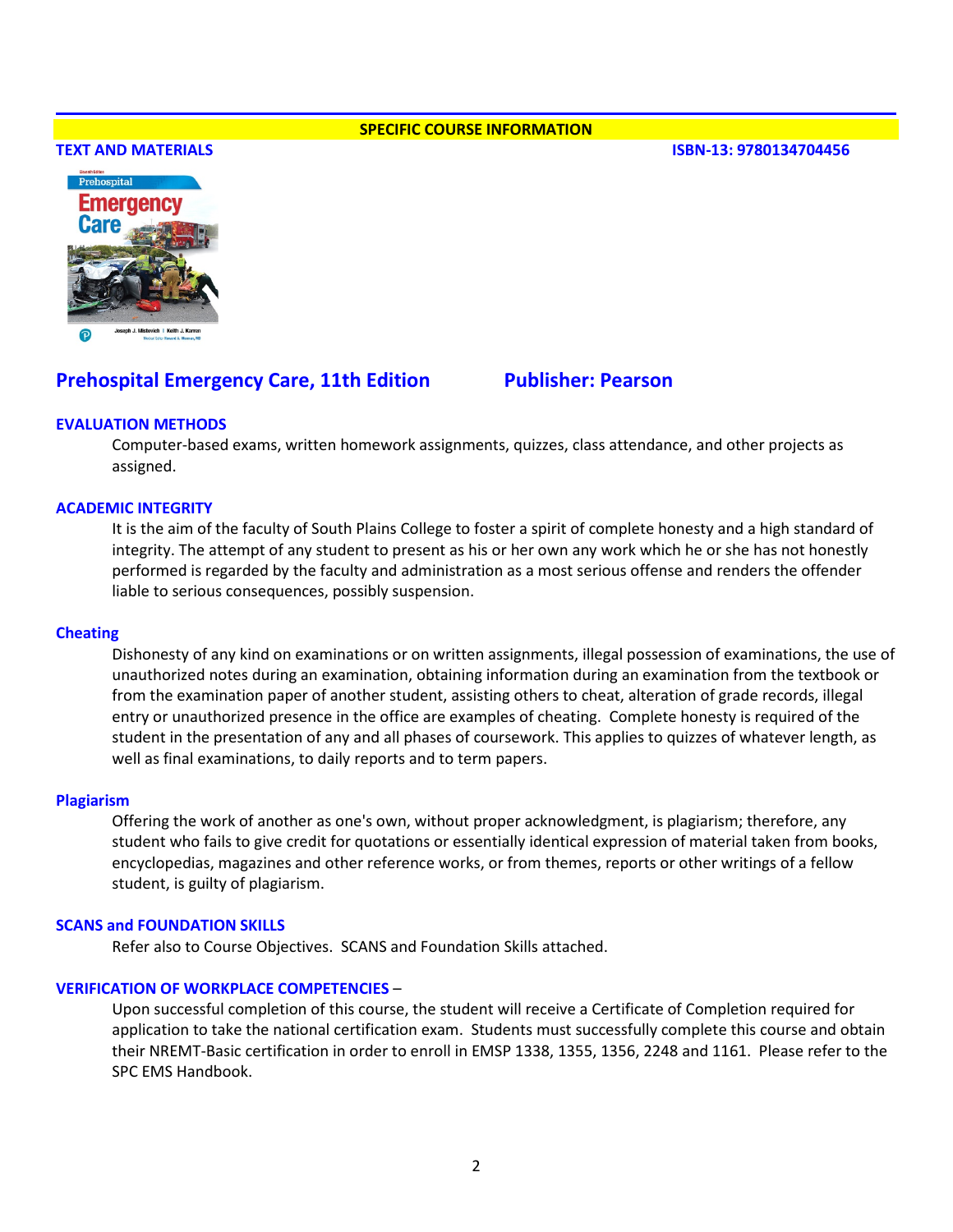# **ATTENDANCE POLICY (\*READ CAREFULLY)**

"Punctual and regular class attendance is required of all students attending South Plains College. There are no excused absences. Students are responsible for all class work covered during absences from class, even in cases in which they are able to satisfy the instructor that the absence was unavoidable." (*South Plains College Student Guide*)

"Whenever absences become excessive and, in the instructor's opinion, minimum course objectives cannot be met due to absences, the student should be withdrawn from the course." (*South Plains College General Catalog,*)

**Due to the importance of the emergency medical information being taught, the instructor of this course defines excessive absences as missing the 3rd class day (or having equivalent tardies) in a course section. A student who meets this criteria will be administratively dropped from the course by the instructor.** 

- Tardies: (Definition): arriving any time after the class has started or not returning from an approved break after class has re-started.
- Two tardies will be considered missing one class day and counted as such.
- A student's work schedule is not an excuse for missing class.
- Any exceptions to this policy must be discussed on an individual basis with the course instructor and the EMS Program Director. (i.e. – student hospitalization, immediate family member death, etc.)

## **COMPUTER USAGE**

As computer technology in the field of emergency medical services continues to become more popular, computers will be used in this course for several assignments. All students have access to computers and printers on the South Plains College Reese campus. (Contact your instructor if you need assistance on locating a computer lab to obtain assignments and/or to complete computer assignments.) Students will be expected to utilize computers to access assignments and classroom resources. All registered students are supplied with a working email account from South Plains College. It is the student's responsibility to obtain their user name and password from the SPC admissions office at the time of admission to the college.

**ALL STUDENTS ARE EXPECTED TO KNOW THEIR SPC STUDENT USER NAME AND PASSWORD.**

## **COMMUNICATION POLICY**

Electronic communication between instructor and students in this course will utilize the South Plains College "My SPC" email systems. The instructor will not initiate communication using private email accounts. Students are encouraged to check SPC email on a regular basis each week of class. Students will also have access to assignments, web-links, handouts, and other vital material which will be delivered via the classroom website. Any student having difficulty accessing the classroom website or their email should immediately contact their instructor for direction. The instructor will work with any student to ensure the student has access to a computer on campus and can obtain the needed class content that is located on the course website. Additionally, students are not allowed to contact the instructor via personal phone. Students may contact the instructor via phone at the college phone number assigned to the instructor.

#### **COMPUTER LAB USAGE**

The computer lab(s) on campus may be used by students when the lab(s) are reserved by the instructor or when a lab is open for use between instructional courses. Computer paper will not be provided directly by the SPC EMS Program faculty for students to print materials but faculty will assist students in contacting the computer room supervisors to locate print paper if needed. Lack of computer lab paper is not an excuse for not having homework assignments, skills lab sheets, or any other required classroom documents.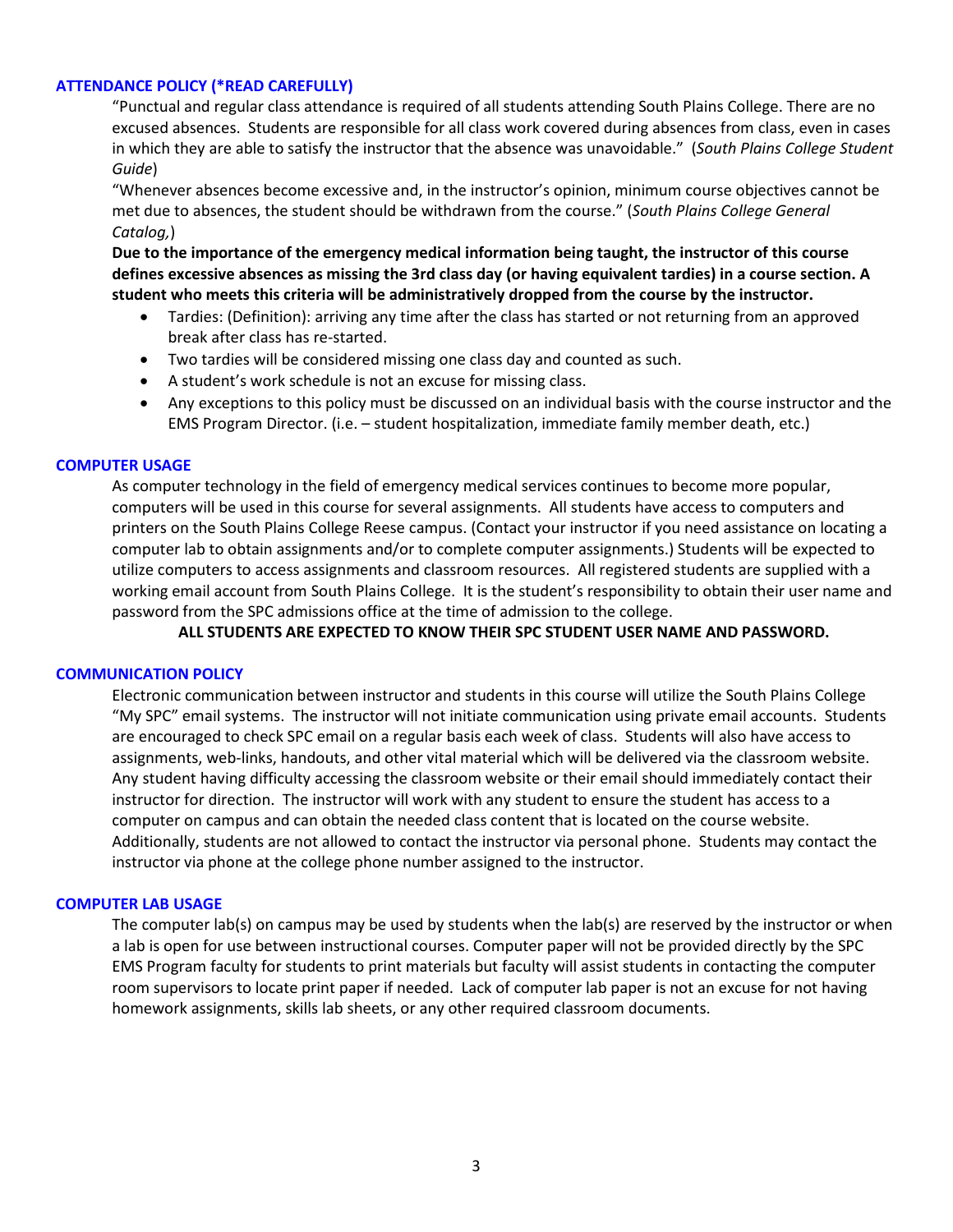# **SPECIAL REQUIREMENTS (\*Read Carefully)**

Students must present a signed original hardcopy of each of the following for their student file:

- Syllabus (EMSP 1401)
- SPC EMS Program Handbook
- SPC Clinical Handbook
- Grievance Policy
- South Plains College GRADE AND ACADEMIC DISCIPLINE APPEALS

# **Technology Rules**

**Cell Phones** – Cell phones are to be turned OFF or on silenced during scheduled class periods, unless prior approval has been given from the instructor. **Text messaging is not allowed during scheduled class/lab times.** Cell phones are to be used outside the classroom or lab only on designated breaks. Students are not allowed to have cell phones on their person during exams. Students will receive a grade of "F" for the exam if they have a cell phone during an exam. Additionally, possession of a cell phone during an exam may be grounds for dismissal from the EMS program and from SPC. (See Cheating and Plagiarism on pp 2.)

# **ASSIGNMENT POLICY**

All assignments must be completed by the assigned due date and time. **Late and/or incomplete work will not be accepted and a grade of zero will be recorded.** Assignments, quizzes, exams, and skills that are missed due to an unapproved absence may not be made up. Quizzes will be administered at the start of class sessions. Students who are late to class or are absent may not make up a quiz. See the instructor for more specific information.

# **EXAMS**

The majority of student 'written' exams will be administered via computer to prepare them for the National Registry exam and some exams will be handwritten which will encourage memory and mastery of the material. Students should practice proper spelling and grammar when answering a written exam. Additionally, many exam questions will be constructed in the same manner as National Registry questions, allowing students to prepare for that testing format. The majority of exams are administered in a campus computer lab which must be reserved by the instructor in advance. Students are expected to arrive on time to exams and complete the exams within the time frame allowed.

# **\*You may only take one re-test on the Final Exam and two retest (total) on modular exams if you make below a 75%**.\*

- Students are required to make a 75% or higher on the cumulative final exam in order to be eligible to obtain an EMS Program Course Completion Certificate. (\*see EMS Program Handbook for details)
- One re-test on the final exam may be offered to the student automatically if they have a clean academic and behavioral record for the overall course, i.e.: no excessive absences or tardies, and/or no previously failed exams or assignments.
- If a student does not meet the automatic re-take criteria, they may submit an appeal to a committee of the SPC EMS medical director, the Allied Health Chairperson, a counselor, and/or others to seek recommendation for retesting. The committee will decide whether the student is eligible for an exam re-take. If a student is not allowed a re-take, they must take the course over.
- Eligible students requesting a re-test must contact the instructor and schedule a time to come to the campus to re-take the test. (\*It is not the responsibility of the instructor to contact the student and offer a re-take of the final exam.)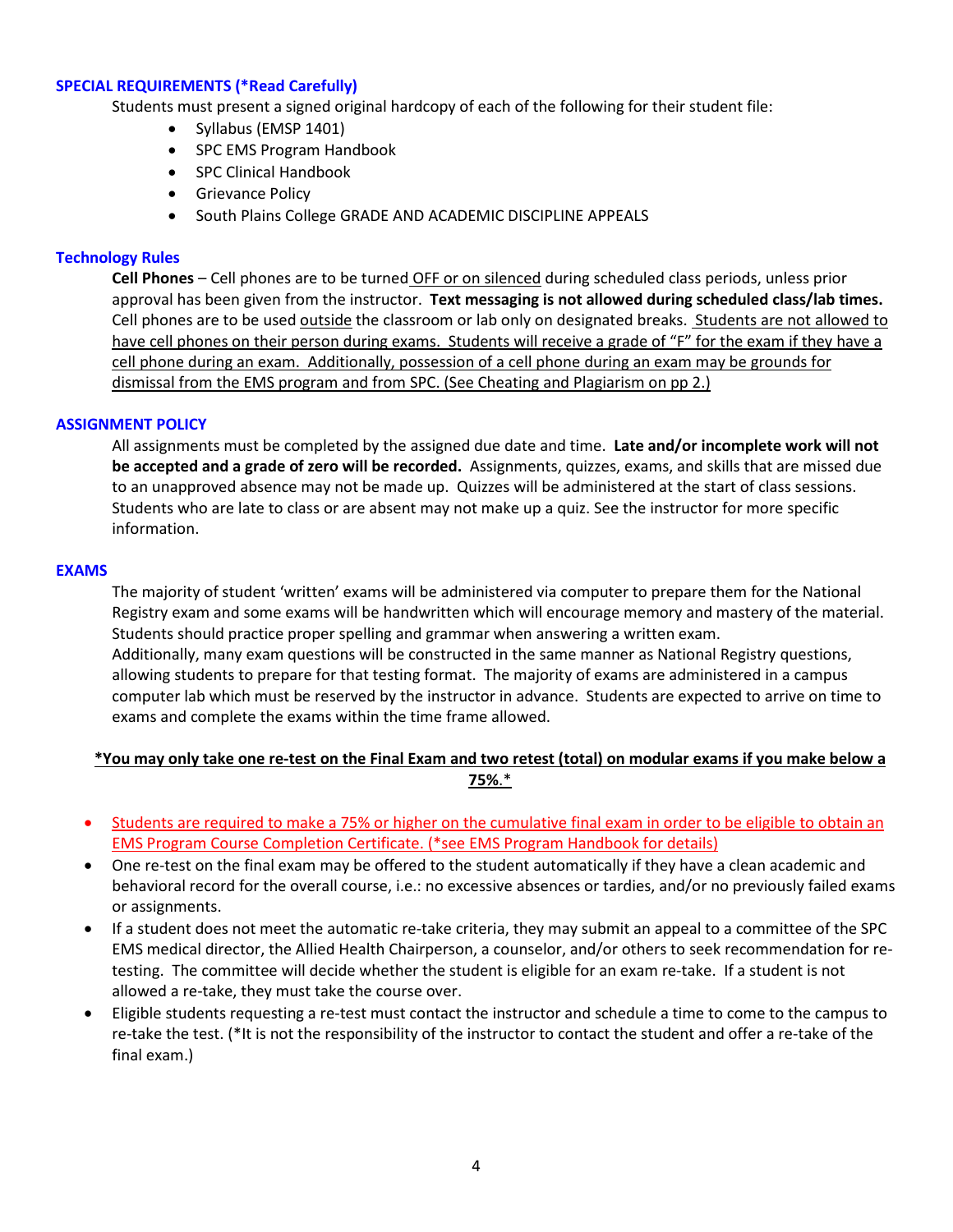## **GRADING POLICY**

**A student must maintain an average of 75% on sectional exams, homework, quizzes and participation to pass the course.** Students are expected to demonstrate material competency by making a 75% or above on the final exam to receive a course completion certificate. (\*please refer to your SPC EMS Handbook)

#### **Final semester grades will be based on the following:**

| Homework                  |             | 20%                                                                    |
|---------------------------|-------------|------------------------------------------------------------------------|
| Participation (Class/Lab) |             | 10%                                                                    |
| <b>Sectional Exams</b>    |             | 30%                                                                    |
| Final Exam                |             | 40% *an exam re-take may be available, see EXAMS section for details.* |
| Grading Scale: 90-100     |             | Α                                                                      |
|                           | 80-89       | В                                                                      |
|                           | 75-79       |                                                                        |
|                           | 70-74       | D                                                                      |
|                           | 69 or Below | F                                                                      |
|                           |             |                                                                        |

## **EXTRA CREDIT**

Extra credit is not given under most circumstances. If extra credit is given it will be given to the class as a whole and not on an individual basis.

## **COURSE COMPLETION CERTIFICATE**

Each student petitioning to take the National Registry exam must have a course completion to apply to test. Please refer to the most current version of the SPC EMS Program Handbook for details.

# **STUDENT CONDUCT**

Students in this class are expected to abide by the standards of student conduct as defined in the SPC Student Guide. **Fighting between students or any attempt to fight with faculty or staff will not be tolerated and will result in immediate dismissal from the program and possible criminal charges.** Additionally, students are expected to come to class wearing the appropriate clothing and ready for class. Cell phones should be turned off or silenced.

Rules and regulations relating to the students at South Plains College are made with the view of protecting the best interests of the individual, the general welfare of the entire student body and the educational objectives of the college. As in any segment of society, a college community must be guided by standards that are stringent enough to prevent disorder, yet moderate enough to provide an atmosphere conducive to intellectual and personal development.

A high standard of conduct is expected of all students. When a student enrolls at South Plains College, it is assumed that the student accepts the obligations of performance and behavior imposed by the college relevant to its lawful missions, processes and functions. Obedience to the law, respect for properly constituted authority, personal honor, integrity and common sense guide the actions of each member of the college community both in and out of the classroom.

Students are subject to federal, state and local laws, as well as South Plains College rules and regulations. A student is not entitled to greater immunities or privileges before the law than those enjoyed by other citizens. Students are subject to such reasonable disciplinary action as the administration of the college may consider appropriate, including suspension and expulsion in appropriate cases for breach of federal, state or local laws, or college rules and regulations. This principle extends to conduct off-campus which is likely to have adverse effects on the college or on the educational process which identifies the offender as an unfit associate for fellow students.

Any student who fails to perform according to expected standards may be asked to withdraw. Rules and regulations regarding student conduct appear in the current Student Guide.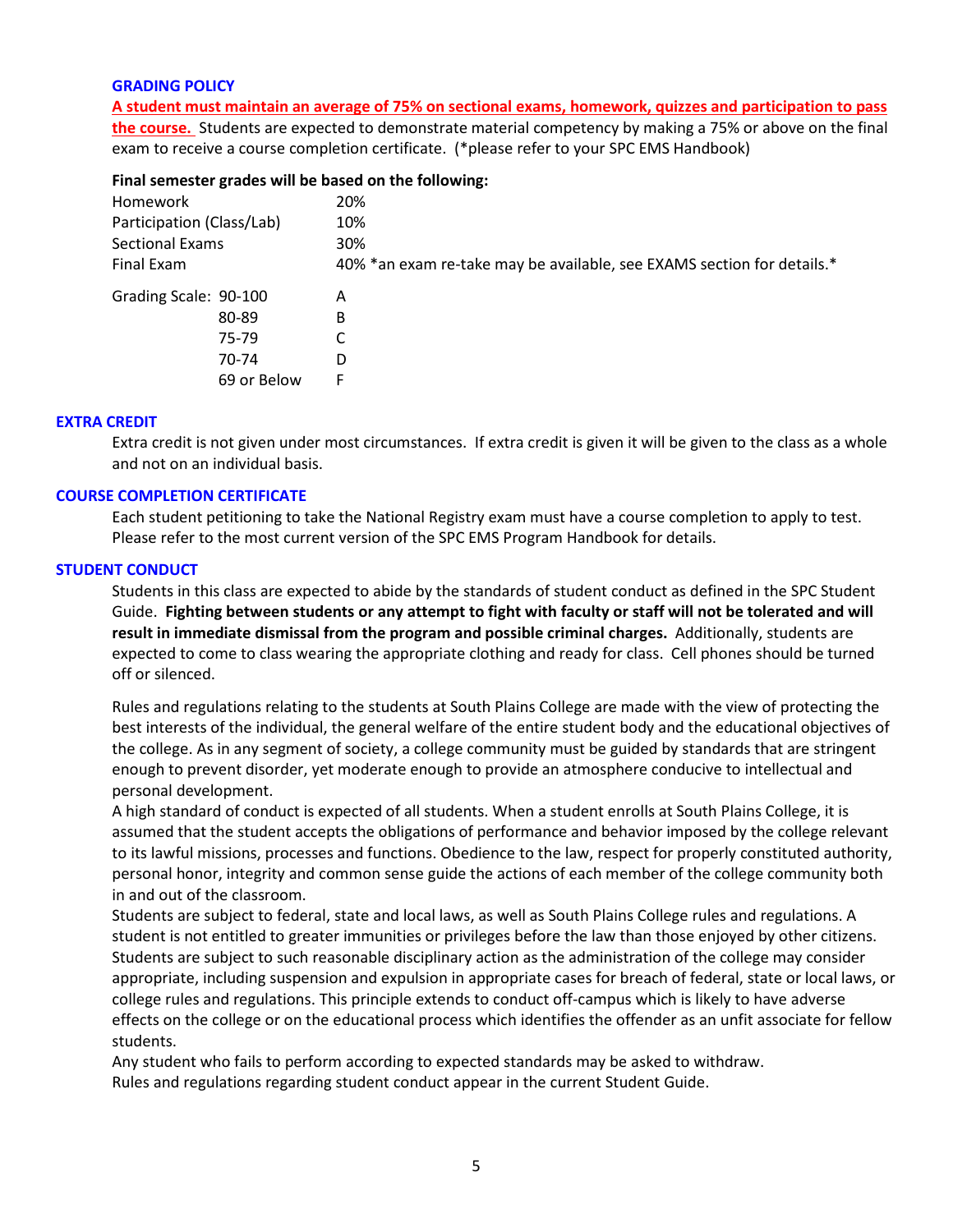## **DRESS CODE**

- **1. Class Dress Code –** Due to EMS being a uniformed profession all students will be required to wear their clinical uniform. The uniform must be clean and presentable.
- **Black Pocket pants**
- **Black boots**
- **Gray Polo**
- **Watch with a second hand**
- **Jeans**
- **Closed toed shoes or boots**
- **Collared shirt or T-shirt**
- **Stethoscope (optional)**

**WHAT NOT TO WEAR: hats, flip-flops, shorts, torn jeans, low cut blouses, private EMS uniforms.**

• **These guidelines are for your protection due to the nature of the EMS environment and the amount of lifting and moving that will take place in the lab.**

• **If you are employed by a local or regional EMS service, do not wear your uniform, badge, pager, or radio to class as this causes distractions from the teaching environment.**

# **CAMPUS CARRY**

Campus Concealed Carry - Texas Senate Bill - 11 (Government Code 411.2031, et al.) authorizes the carrying of a concealed handgun in South Plains College buildings only by persons who have been issued and are in possession of a Texas License to Carry a Handgun. Qualified law enforcement officers or those who are otherwise authorized to carry a concealed handgun in the State of Texas are also permitted to do so. Pursuant to Penal Code (PC) 46.035 and South Plains College policy, license holders may not carry a concealed handgun in restricted locations. For a list of locations, please refer to the SPC policy at:

[\(http://www.southplainscollege.edu/human\\_resources/policy\\_procedure/hhc.php\)](http://www.southplainscollege.edu/human_resources/policy_procedure/hhc.php)

Pursuant to PC 46.035, the open carrying of handguns is prohibited on all South Plains College campuses. Report violations to the College Police Department at 806-716-2396 or 9-1-1.

# **COURSE DISCLAIMER**

Working with the public in emergency situations is stressful and requires a mentally tough individual to provide medical care in the prehospital environment. This course is designed to teach students about real-world situations the EMT – Basic may potentially encounter in the 'field' while managing patient care.

**In order to better prepare students for a career in the Emergency Medical Services profession, there will be times during this course where students will be exposed to training scenarios and situations that will be unpleasant to the average college student. If the student does not feel they can tolerate this type of learning environment, they should discuss this with me immediately before continuing the course.**

Russell "Rusty" Powers BA, LP, NRP EMS Instructor SPC EMS Instructor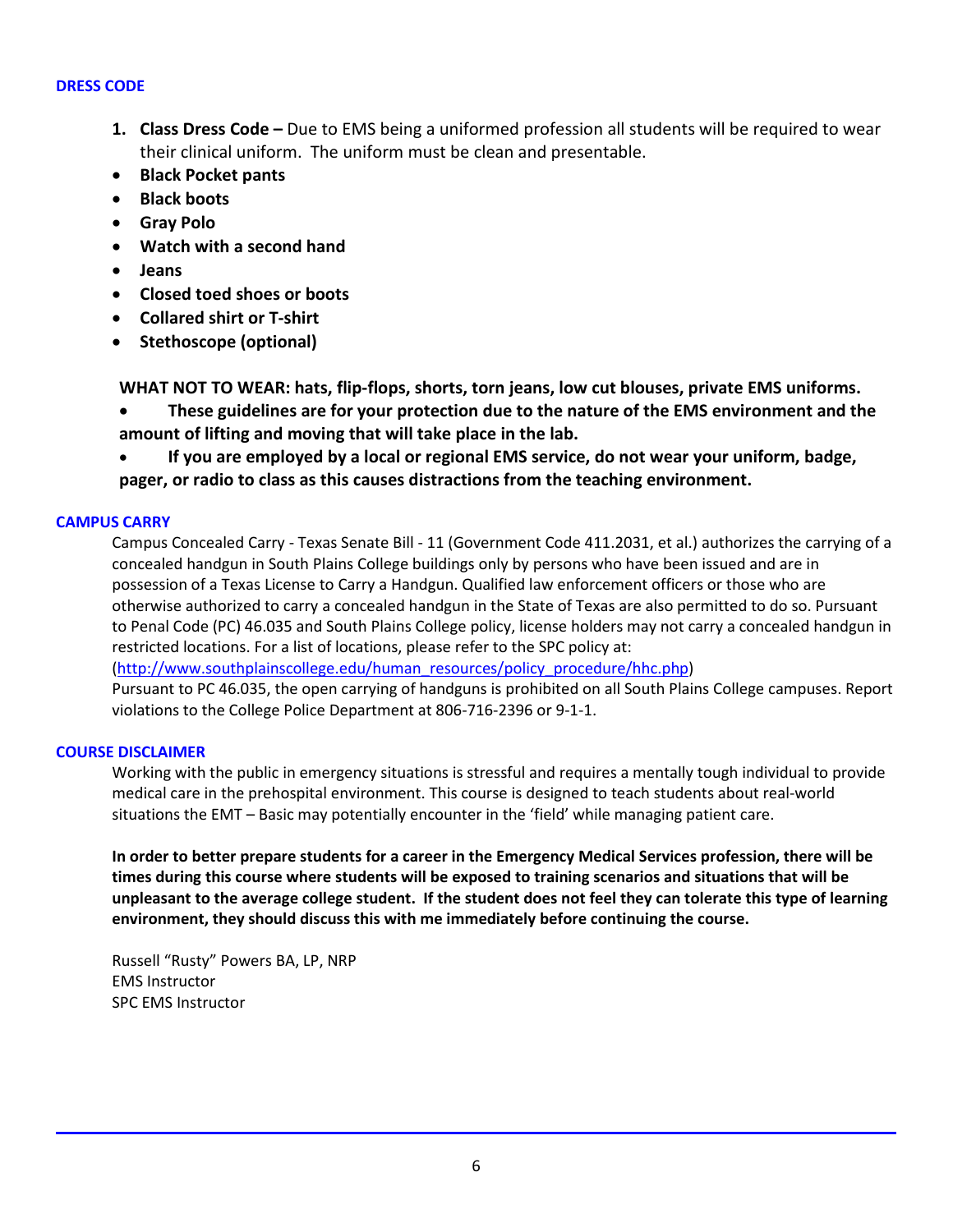#### **ACCOMMODATIONS**

## **DIVERSITY STATEMENT**

In this class, the teacher will establish and support an environment that values and nurtures individual and group differences and encourages engagement and interaction. Understanding and respecting multiple experiences and perspectives will serve to challenge and stimulate all of us to learn about others, about the larger world and about ourselves. By promoting diversity and intellectual exchange, we will not only mirror society as it is, but also model society as it should and can be.

## **DISABILITIES STATEMENT**

Students with disabilities, including but not limited to physical, psychiatric, or learning disabilities, who wish to request accommodations in this class should notify the Disability Services Office early in the semester so that the appropriate arrangements may be made. In accordance with federal law, a student requesting accommodations must provide acceptable documentation of his/her disability to the Disability Services Office. For more information, call or visit the Disability Services Office at Levelland (Student Health & Wellness Office) 806-716-2577, Reese Center (Building 8) 806-716-4675, or Plainview Center (Main Office) 806-716-4302 or 806-296-9611.

## **PREGNANCY ACCOMMODATIONS STATEMENT**

If you are pregnant, or have given birth within six months, Under Title IX you have a right to reasonable accommodations to help continue your education. To activate accommodations you must submit a Title IX pregnancy accommodations request, along with specific medical documentation, to the Director of Health and Wellness. Once approved, notification will be sent to the student and instructors. It is the student's responsibility to work with the instructor to arrange accommodations. Contact Chris Straface, Director of Health and Wellness at 806-716-2362 or email [cstraface@southplainscollege.edu](mailto:cstraface@southplainscollege.edu) for assistance.

# **FOUNDATION SKILLS**

# **BASIC SKILLS–Reads, Writes, Performs Arithmetic and Mathematical Operations, Listens and Speaks**

F-1 Reading–locates, understands, and interprets written information in prose and in documents such as manuals, graphs, and schedules.

- F-2 Writing–communicates thoughts, ideas, information and messages in writing and creates documents such as letters, directions, manuals, reports, graphs, and flow charts.
- F-3 Arithmetic–performs basic computations; uses basic numerical concepts such as whole numbers, etc.
- F-4 Mathematics–approaches practical problems by choosing appropriately from a variety of mathematical techniques.
- F-5 Listening–receives, attends to, interprets, and responds to verbal messages and other cues.

F-6 Speaking–organizes ideas and communicates orally.

# **THINKING SKILLS–Thinks Creatively, Makes Decisions, Solves Problems, Visualizes and Knows How to Learn and Reason**

F-7 Creative Thinking–generates new ideas.

F-8 Decision-Making–specifies goals and constraints, generates alternatives, considers risks, evaluates and chooses best alternative.

F-9 Problem Solving–recognizes problems, devises and implements plan of action.

F-10 Seeing Things in the Mind's Eye–organizes and processes symbols, pictures, graphs, objects, and other information.

F-11 Knowing How to Learn–uses efficient learning techniques to acquire and apply new knowledge and skills.

F-12 Reasoning–discovers a rule or principle underlying the relationship between two or more objects and applies it when solving a problem.

# **PERSONAL QUALITIES–Displays Responsibility, Self-Esteem, Sociability, Self-Management, Integrity and Honesty**

F-13 Responsibility–exerts a high level of effort and perseveres towards goal attainment.

- F-14 Self-Esteem–believes in own self-worth and maintains a positive view of self.
- F-15 Sociability–demonstrates understanding, friendliness, adaptability, empathy and politeness in group settings.